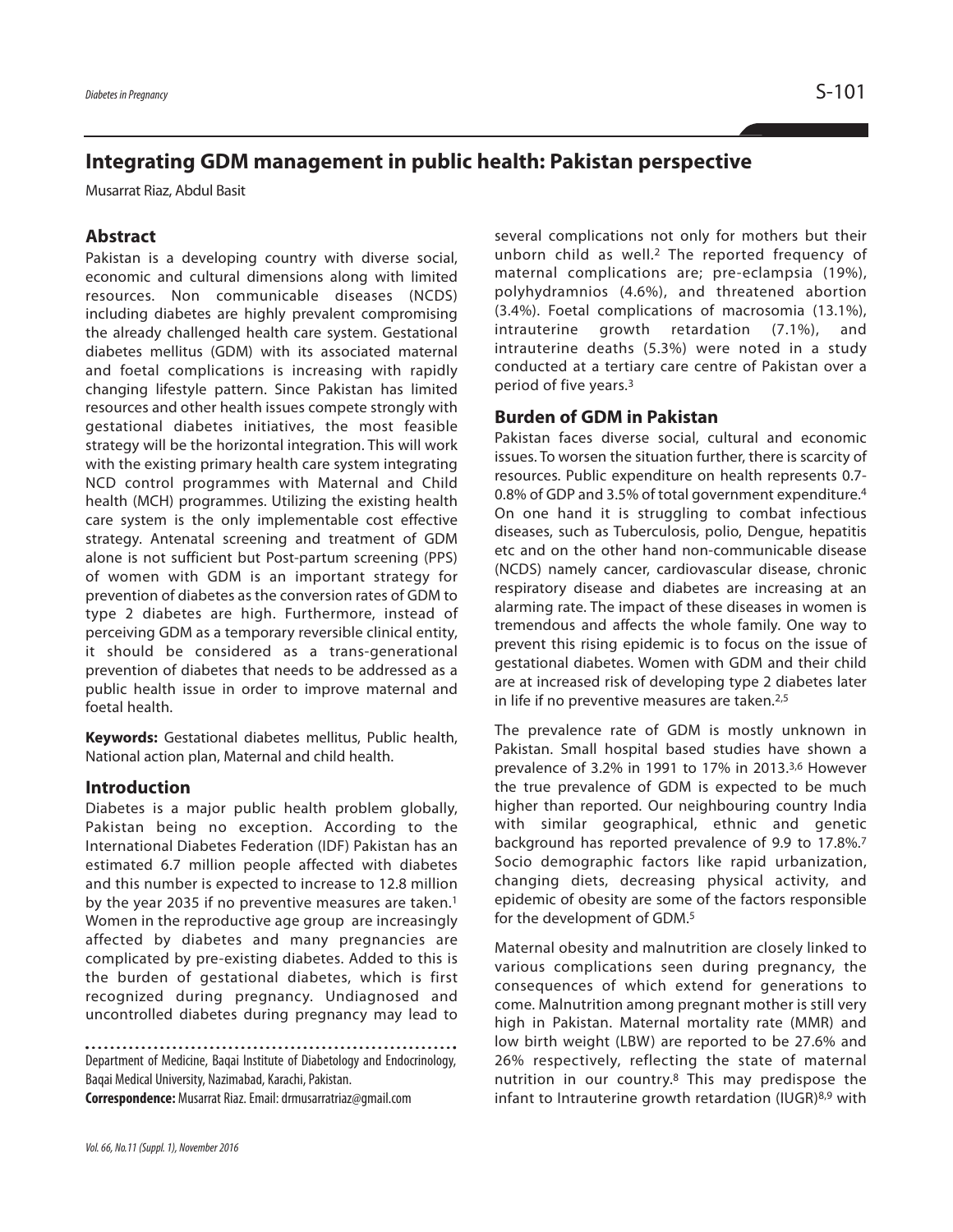a risk of developing T2DM in future. Infants born to mothers with diabetes are often large for gestational age (LGA) which may lead to complications during delivery and a high risk for future obesity and diabetes, thus developing a vicious cycle of NCDS for generations to come.

Studies have shown that it is possible to prevent or delay the onset of type 2 diabetes in high-risk individuals including women with a history of GDM. 10,11 Therefore GDM presents a unique opportunity for early intervention in order to reduce the future burden of type 2 diabetes and thus makes a strong case for primary prevention and resource allocation.

In resource constraint countries like Pakistan, with one of the highest maternal and child mortality rates, GDM is likely to remain under diagnosed because of poor screening standards and adherence to diagnostic and management protocols. Furthermore, most of the guidelines based on risk factors criteria score poorly in detecting GDM and may not be applicable to our country. The International Association of Diabetes and Pregnancy study group published recommendations for diagnosis of GDM in March 2010 based on randomized controlled trials as well as Hyperglycaemia and Adverse Pregnancy Outcome (HAPO) study which clearly highlighted the importance of treating gestational diabetes in order to improve the maternal and foetal outcomes. 12,13 These recommendations are adopted by many countries of the world. However there are limitations for its widespread use at community level in a country like Pakistan. With the limited availability of trained laboratory personnel and facilities, there is a pressing need to identify a simple and practical screening method for diagnosing GDM. Universal antenatal screening of all pregnant women on their first antenatal visit, irrespective of the presence of risk factors for gestational diabetes should be implemented in order to prevent the maternal and foetal complications.

### **GDM addressed in National Action Plans**

Various national programmes have been rolled out to identify, prevent and manage NCDS in order to limit the consequences associated with these diseases including diabetes. A few years back National Action Plan (NAP) was formulated by the Ministry of Health (MOH), with the contribution of WHO and Heart file, a nongovernmental organization14 for development and implementation of a National Action Plan for Prevention and Control of Non-Communicable Diseases and Health Promotion in Pakistan (NAP-NCD). However, it could not be implemented because of the lack of political will and

conflict of interest of various stakeholders. Although diabetes was part of this NAP-NCD, Gestational diabetes mellitus (GDM) has never been given a priority in Pakistan and largely remains invisible to policy makers. In March 2014 Health Ministry of Pakistan launched Pakistan Diabetes Leadership Forum (PDLF) in collaboration with World Health Organization (WHO), IDF, WDF, DAP, BIDE, SIDER, PIMS and PES. The forum will help in formulating National Diabetes Action Plan and policy document for Pakistan. This forum highlighted the importance of capacity building at all levels of care, utilizing lady health workers(LHW) for primary prevention initiatives as well as sensitizing the policy makers and politicians ensuring a holistic rather than fragmented approach to NCDS in general and diabetes along with gestational diabetes in particular. 15

Realizing the grim situation, the Baqai Institute of Diabetology and Endocrinology (BIDE) recently launched a GDM project with the collaboration of World Diabetes Foundation (WDF). The main objectives of this 3 years project is to create awareness in the country regarding GDM and to train the health care professionals in prevention, screening, diagnosis and management of GDM. The project also aims to Institutionalize GDM screening by organizing integrated GDM services and to train doctors, midwives and paramedics involved in obstetric care. <sup>16</sup> Development of "GDM Reference Manual" for Pakistani population is in its early stages and will help to formulate various diagnostic and management protocols. An advocacy board has also been developed under this project comprising leading gynaecologists, diabetologists, media personnel and other stakeholders which will help in highlighting the cause of GDM in Pakistan. Another project focusing GDM in rural areas has also been launched by Diabetes Association of Pakistan (DAP) in collaboration with WDF.

## **Challenges Regarding GDM in Pakistan**

There are multiple challenges at various levels regarding GDM in Pakistan, some of them can be summarized as Table-1.

**Table-1:**Problems regarding GDM.

- $\triangleq$  Lack of preconception planning for mothers who are at risk of developing GDM.
- $\bullet$  High prevalence of malnutrition and obesity in women of reproductive age group.
- $\bullet$  No uniformity in screening and diagnostic method regarding GDM.
- Lack of trained laboratory personnel and other facilities required for GDM management.
- $\bullet$  Lack of interdisciplinary coordination among health care providers.
- $\bullet$  Lack of post-partum screening among women diagnosed with GDM.

 $\overline{\bullet}$  Lack of knowledge regarding GDM among general population as well as Health Care Professionals.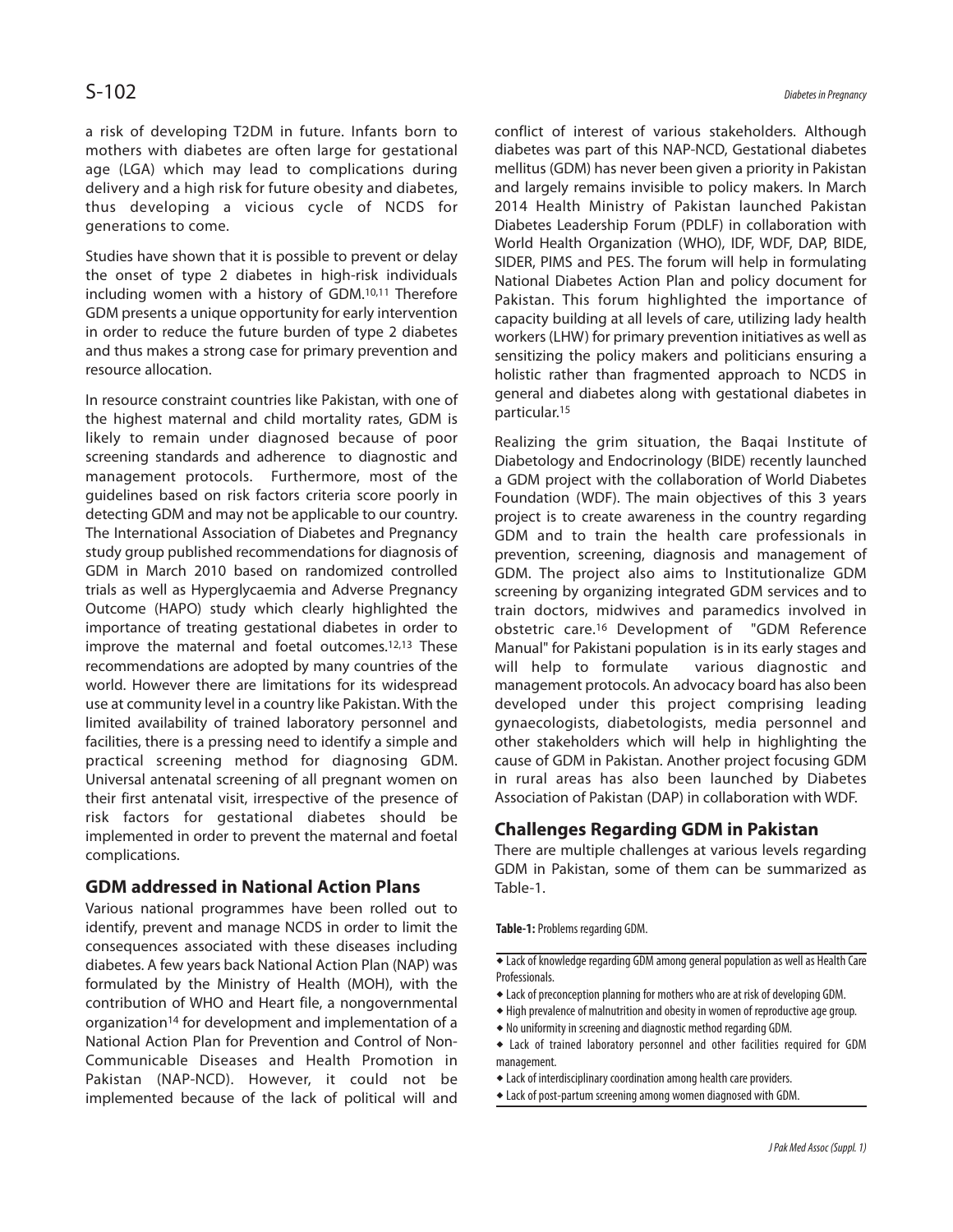#### **Strategies Needed for Integration**

Since Pakistan has limited resources and other health issues compete strongly with gestational diabetes initiatives, the most feasible strategy will be the horizontal integration with existing primary health care system by integrating GDM control programmes with Maternal and child health (MCH) programmes. Utilizing the existing health care system is not only cost effective but will also be implemented easily. This high risk population needs intervention at two levels simultaneously. One is to prevent the development of GDM and the other is to take steps in order to decrease the incidence of type 2 DM in this high risk group.

There is a well-established network of lady health workers (LHW) and trained birth attendants (TBAs) working at primary care level which can effectively be used for antenatal as well as post partum screening, diagnosis and management of GDM. They can be trained for promoting healthy lifestyle, monitoring weight, blood glucose testing as well as monitoring blood pressure. Seventy five Gm oral glucose tolerance test (OGTT) is considered the gold standard test which is recommended for screening and diagnosis of GDM, however this facility is not available everywhere in Pakistan. The fasting venous sample can be obtained for blood glucose estimation where feasible and future work is needed to ascertain the sensitivity and specificity of this recommendation.

Antenatal screening and treatment of GDM alone is not sufficient but Post-partum screening (PPS) of women with GDM is an important strategy for prevention of diabetes asthe conversion rates of GDM to type 2 diabetes are high and one-third of the women with type 2 diabetes mellitus have history of gestational diabetes mellitus. 5,10,11 PPS can also easily be integrated in existing national health programmes.

# **Future Steps to combat GDM as a Public Health Issue**

Increasing awareness regarding GDM is the key to success regarding GDM in Pakistan. We should specially focus on young girls and women of reproductive age group to assess the translation of lifestyle modification which will go a long way in fighting the rising prevalence of diabetes in general and GDM in particular. Targeting malnutrition found in young women of child bearing age, children and adults is a promising cost effective strategy for Pakistan. Women should be made aware of progression of GDM to type 2 diabetes and it should be reinforced during the postpartum period (Table-2).

Table-2: Steps needed to address GDM.

- $\overline{\bullet}$  National surveys to identify the true prevalence of GDM in Pakistan
- Promotion of Educational material and awareness for sustainable behavioural changes
- ◆ Use of print and electronic media for dissemination of knowledge Linking GDM with MCH programmes.
- Structured and supervised training of HCPS at all level of care especially at primary care

 Implementation of easy, practical and cost effective screening and diagnostic strategies at the community level. Collaboration between government and nongovernmental organizations.

## **Conclusion**

The high prevalence of diabetes including GDM and their huge impact on the economics of developing countries like Pakistan, makes integrating GDM in primary health care necessary. There is an urgent need to establish a screening procedure and diagnostic criteria for GDM which are simple, clearly understandable, feasible and can easily be used at the community level. Effective intervention requires universal antenatal screening for GDM, optimal treatment and adherence, and rigorous postpartum follow-up and preventive care. There is a need for creating social awareness, training manpower, and sensitizing policymakers to make GDM testing and management mandatory during pregnancy. When addressing GDM, it is important that instead of perceiving it as a singular clinical issue, it should be considered as a trans-generational prevention of diabetes that needs to be addressed as a public health problem in order to improve maternal and foetal health.

#### **References**

- 1. International Diabetes Federation.Diabetes atlas 2015. 7th edition. Brussels, Belgium: IDF; 2015.
- 2. Dain K. Gestational diabetes: an invisible and serious maternal health issue. Diabetes Voice 2011; 56: 22-5.
- 3. Akhter J, Qureshi R, Rahim F, Moosvi S, Rehman A, Jabbar A, et al. Diabetes in pregnancy in Pakistani women: prevalence and complications in an indigenous south Asian community. Diabet Med 1996; 13: 189-91.
- 4. Ministry of Finance. Pakistan economic survey 2012-13.Islamabad, Pakistan; Government of Pakistan 2013. (Accessed on 20 March 2016). Available from URL: http://www.finance.gov.pk/ survey\_1213.html.
- 5. Ramachandran A, Snehalatha C, Samith Shetty A, Nanditha A. Primary prevention of Type 2 diabetes in South Asians challenges and the way forward. Diabet Med 2013; 30: 26-34.
- 6. Zaman N, Taj N, Nazir S, Ullah E, Fatima N. Gestational diabetes mellitus and obesity: an experience at a teaching hospital in Bahawalpur, Pakistan. RMJ 2013; 38: 165-8.
- 7. Seshiah V, Balaji V, Balaji MS, Paneerselvam A, Arthi T, Thamizharasi M, et al. Prevalence of gestational diabetes mellitus in South India (Tamil Nadu): a community based study. JAPI 2008; 56: 329-33.
- 8. Mathias RA, Deepa M, Deepa R, Wilson AF, Mohan V. Heritability of quantitative traits associated with type 2 diabetes mellitus in large multiplex families from South India.